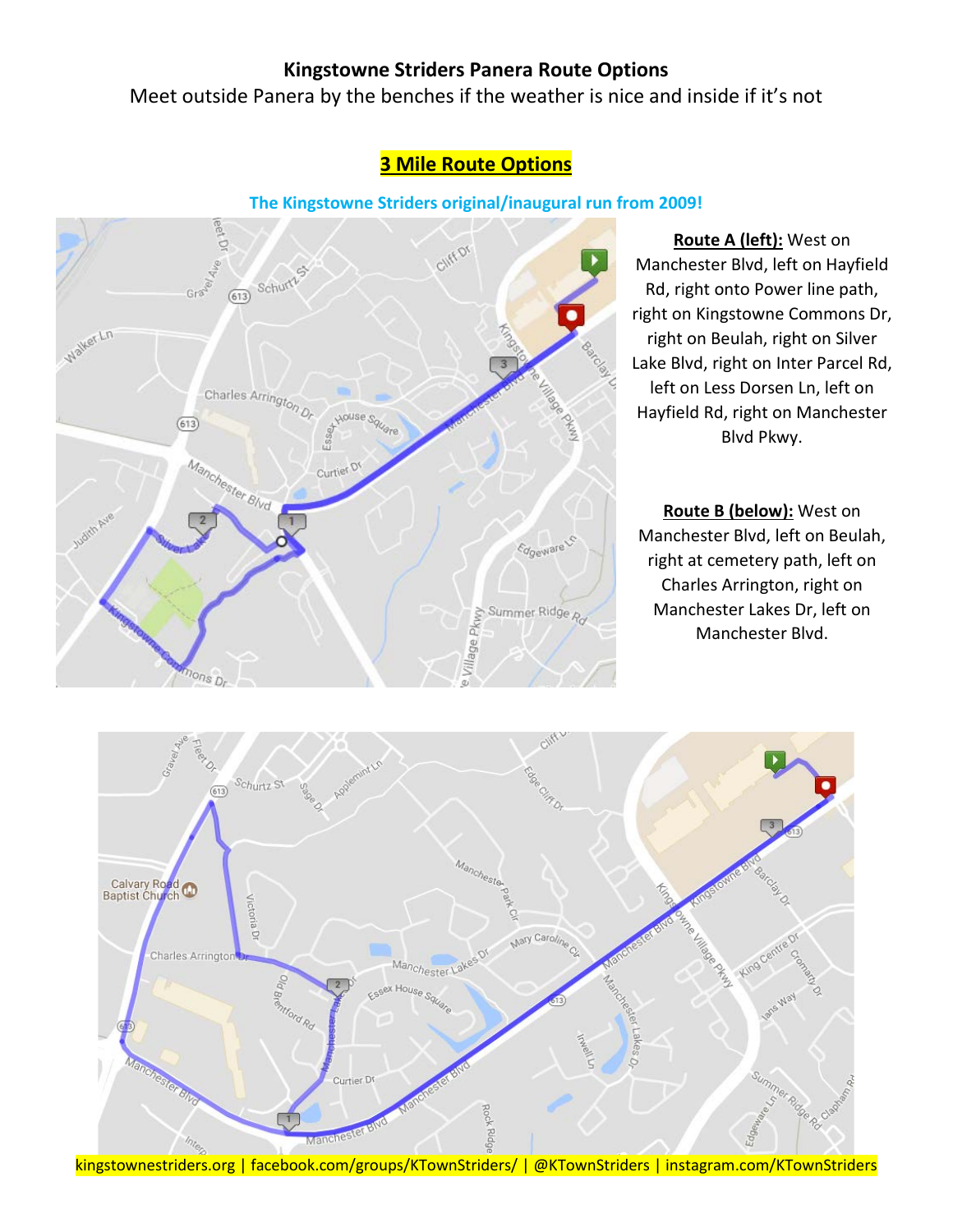Meet outside Panera by the benches if the weather is nice and inside if it's not



## **5 Mile Route Options**

**Route A (left):** West on Kingstowne Blvd, left on Hayfield Rd, right onto Power line path, right on Kingstowne Village Pkwy, right on Beulah, right on Silver Lake Blvd, right on Inter Parcel Rd, left on Less Dorsen Ln, left on Hayfield Rd. (cross Manchester **Blvd** and continue on Manchester **Lakes Dr.**) Left on Manchester Park Circle (follow this as a loop and return), left on Manchester Lakes Dr, left on Manchester Blvd.

**Route B (right):** West on Kingstowne Blvd, right on Beulah, left on Schurtz, brief right on Beulah with a right on Burnett, left on Joyce, left on Clames, brief right on Beulah with a right on Kathmoore. Left on Higham, left on Franconia, through townhomes, around Kingstowne Lake, return to Panera.

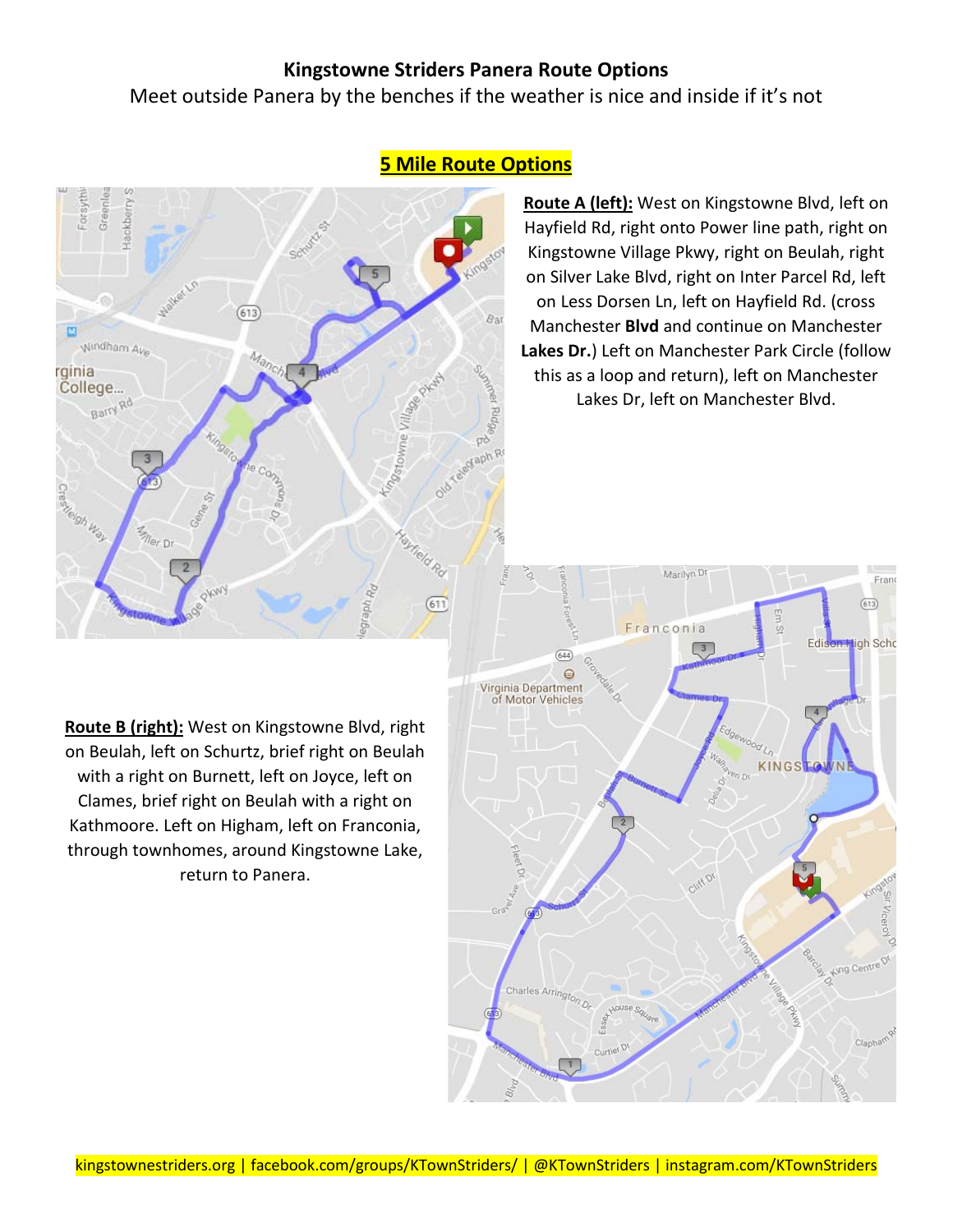Meet outside Panera by the benches if the weather is nice and inside if it's not

## **10 Mile Route Option A**

Right at Kingstowne Blvd, right at Beulah St, right at Burnett St, left at Joyce Rd, right at Clames Dr, left at Higham Dr, right at Franconia Rd (cross over to north side of road when safe), left at Cannon Ln **(8 mile route – turn around and head back to Van Dorn St),** right at Lofthill Ct, follow Sidewalk to the right of town homes and take path (path continues around to the back of the town homes and through woods). Left on Ridge View Lane, cross over Franconia, right at Javins Dr, right at Picot Rd, left at Craft Rd, right at Eaton Pl (this will be the second time you see the sign for Eaton), left at Leewood Dr, right at Rose Hill Dr, left at Franconia Rd, left at S Van Dorn St, right at Kingstowne Village Pkwy, right at Kingstowne Center.